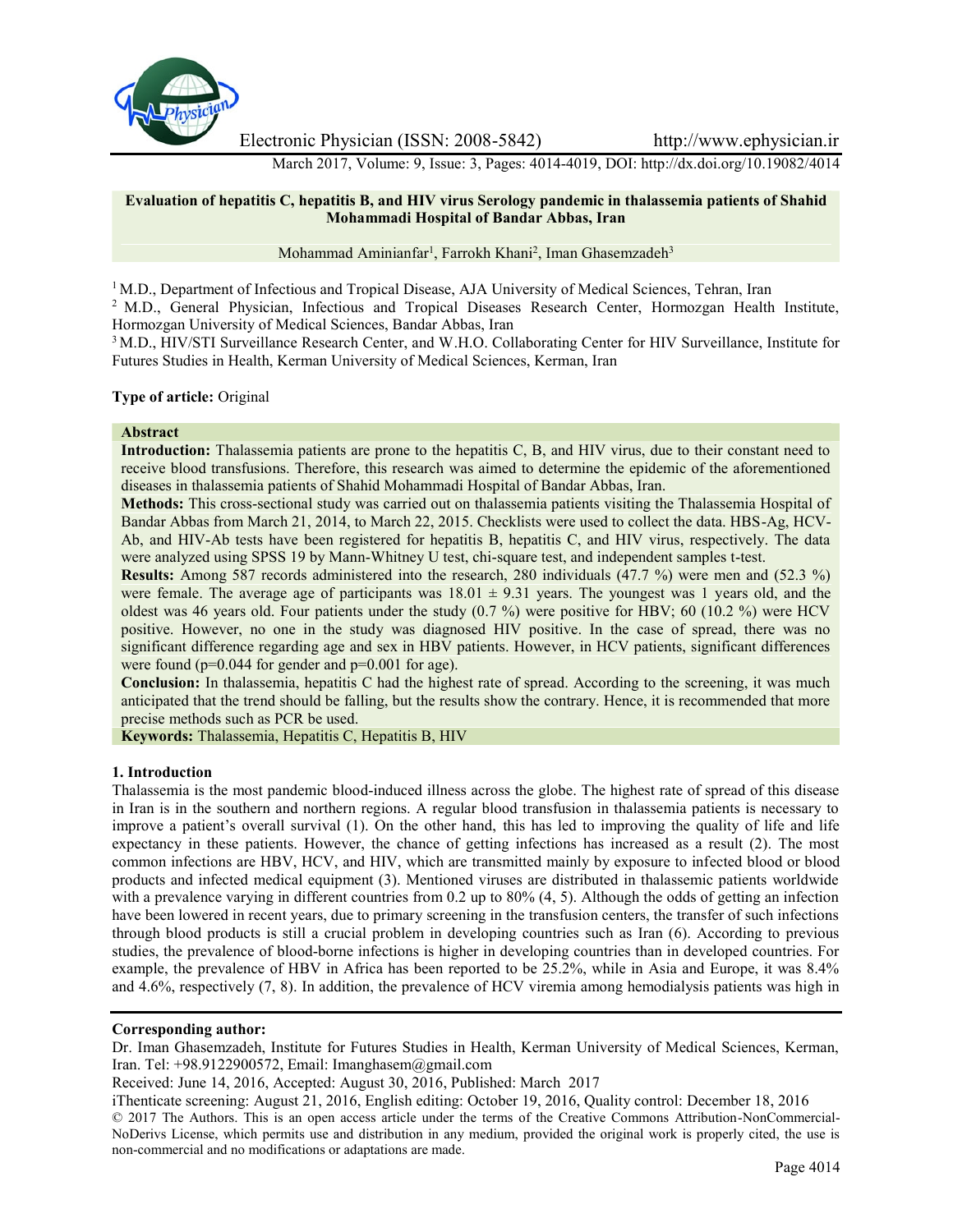Palestine (22%) and Yemen (62.7%) as compared with France (7.7%) (9, 10). Despite there being several documents on the topic of the prevalence of hepatitis viruses in the hemodialysis patients in the Iranian population, most of those studies are restricted to specific geographic locations or provinces, and there is a lack of mentioned reports in the south of Iran, especially in the Hormozgan province, in recent years (11, 12). Hence, this study was carried out, aiming to determine the prevalence of hepatitis C, hepatitis B, and HIV serology in thalassemia patients visiting Shahid Mohammadi Hospital of Bandar Abbas.

# **2. Material and Methods**

The project was carried out using descriptive–retrospective methods. First, from the archive office of Shahid Mohammadi Hospital for medical records, we collected the names and codes of patients diagnosed with thalassemia. In the next step, the information for patients from March 21, 2014, to March 22, 2015, was analyzed. In the medical records, HBS-Ag, HCV-Ab, and HIV-Ab tests have been registered for hepatitis B, hepatitis C, and HIV virus, respectively. To carry out the tests, ELISA third generation has been used. To collect the data, a two-part checklist was used. The first section included the demographic information of patients such as name, sex, age, etc. The second section included such information as positive or negative results of infections and the duration of being infected with virus. All the records that existed in the center were put into the study. Medical records that lacked enough demographic information did not have regular registering for virus tests or were incomplete; in any case, they were eliminated. The data were analyzed using SPSS 19 (SPSS Inc., Chicago, Illinois, USA). To analyze the data, descriptive statistics methods such as mean score, standard deviation, frequency, and percentage were used. Mann- Whitney U test, Chi-square test, and independent samples t-test also were used for detection of correlations. A pvalue of less than 0.05 was considered at significant levels. Moreover, the confidentiality of the records was maintained and observed by the researchers.

# **3. Results**

The research was carried out on 836 records where 249 were eliminated due to lack of enough information. The remaining (587 cases) records were put to research, in which 280 patients (47.7%) were male and 307 patients  $(52.3%)$  were female. The mean age was 31, and standard deviation was  $18.01\pm9$ , with an age range of 1 to 46. Among this population, 64 cases (10.9%) were infected with one of the evaluated viruses, and others (524; 89.1%) were healthy. As shown in Table 1, in the whole study, four patients (0.68%) had B hepatitis tested as positive, among which only one was male and the others (75%) were female. In fact, 0.4% of the whole men and 1% of the whole women under the study had B hepatitis tested as positive. According to Fisher test and p-value, there was no difference in sex for getting the virus (p=0.625).

| Variables |               | $HBs-Ag$      |                | Total    | p-value |       |  |
|-----------|---------------|---------------|----------------|----------|---------|-------|--|
|           |               |               | Positive       | Negative |         |       |  |
| Gender    | Male          | n             |                | 279      | 280     | 0.625 |  |
|           |               | $%$ in gender | 0.4            | 99.6     | 100     |       |  |
|           |               | $%$ in HBs-Ag | 27             | 47.9     | 47.7    |       |  |
|           | Female        | n             | 3              | 304      | 307     |       |  |
|           |               | $%$ in gender |                | 99       | 100     |       |  |
|           |               | $%$ in HBs-Ag | 75             | 52.1     | 52.3    |       |  |
| Total     | n             |               | $\overline{4}$ | 583      | 587     |       |  |
|           | $%$ in gender |               | 0.7            | 99.3     | 100     |       |  |
|           | $%$ in HBs-Ag |               | 100            | 100      | 100     |       |  |

**Table 1.** Frequencies and percentage of HBV-positive patients in accordance to gender

According to Table 2, from all patients under the study, 60 (10.2%) had hepatitis C tested as positive, among which 36 patients were male and others (40%) were female. In fact, 12.9% were male and 7.8% were women in the study who had C hepatitis. There was a significant difference between the sexes in getting the infection ( $p=0.044$ ). The mean age of patients who were hepatitis C positive was 23.72 years with the standard deviation of 6.44, and the mean age of negative patients was 17.36 years with standard deviation of 9.36. According to Mann-Whitney U test, significant associations were found between positive and negative results in that age range ( $p=0.001$ ). It is noteworthy to mention that, due to age distribution being normal, a Mann-Whitney non-parameter test was used for the evaluation of relations. According to Table 3, all the patients under the study were HIV negative. Due to not having frequency in the group of HIV positive, it was not possible to do statistical tests in this field. In addition,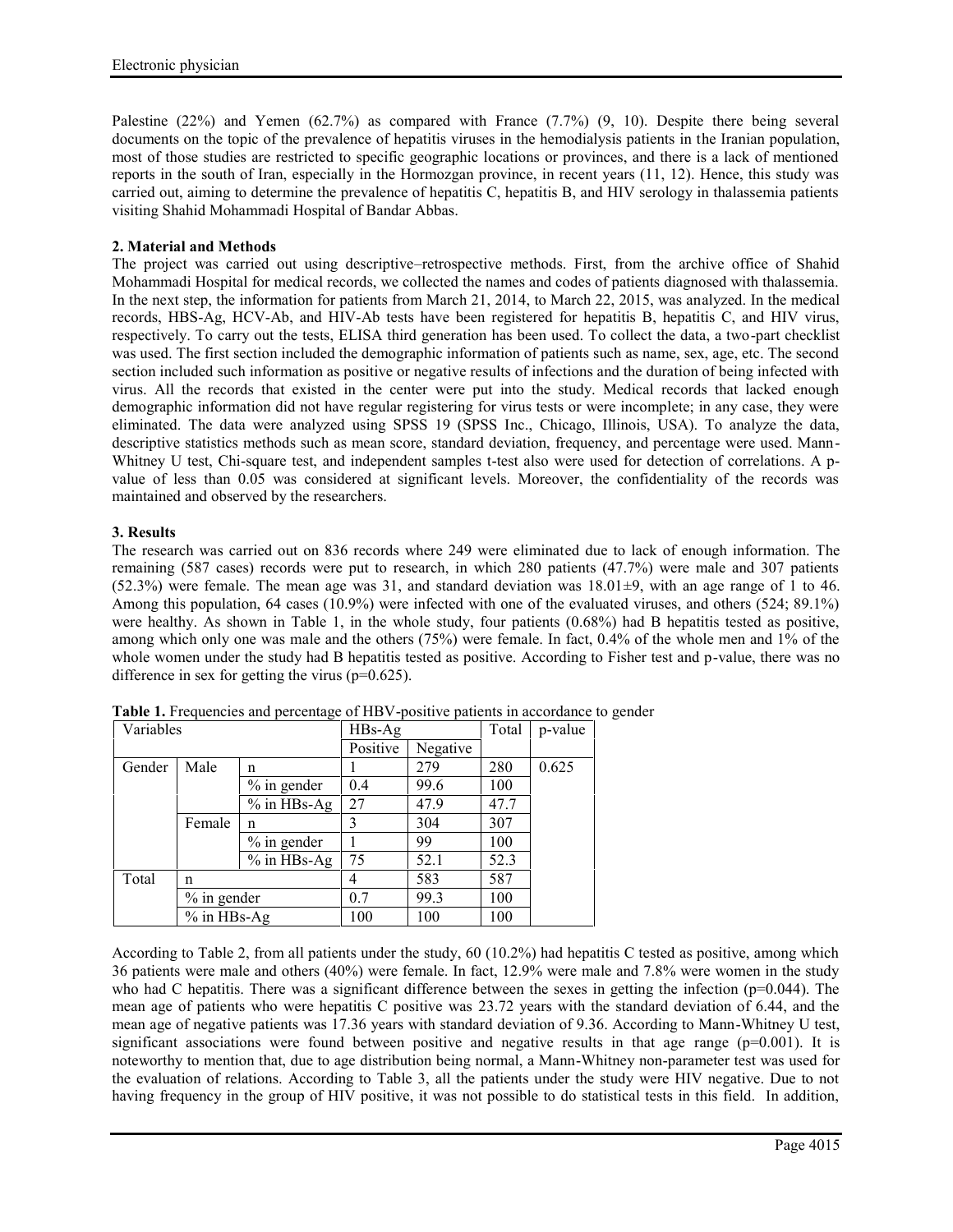based on Table 4, we can observe a mean score and SD of patients with each of HCV, HBV, and HIV regarding age, in which, according to Mann-Whitney and p-value, there was no significant difference between two groups of positive and negative in age  $(p=0.556)$ . However, in regards to HCV positive and negative patients, there were significant relations ( $p \le 0.001$ ). According to the date of incidence of infection (available in the records), frequency and percentage of patients who had HBV and HCV and its separation are recorded. Among the Hbs-Ag positive patients, one was infected in the last two years, and three have been infected in the last year. On the other hand, the incidence of HCV-Ab positive cases showed an increase from 2007. The longest duration for hepatitis C was 12 years.

| Variables |               | HCV-Ab         |          | Total    | p-value |       |
|-----------|---------------|----------------|----------|----------|---------|-------|
|           |               |                | Positive | Negative |         |       |
| Gender    | Male          | n              | 36       | 244      | 280     | 0.044 |
|           |               | $\%$ in gender | 12.9     | 87.1     | 100     |       |
|           |               | % in HCV-Ab    | 60       | 46.3     | 47.7    |       |
|           | Female        | n              | 24       | 283      | 307     |       |
|           |               | $\%$ in gender | 7.8      | 92.2     | 100     |       |
|           |               | % in HCV-Ab    | 40       | 53.7     | 52.3    |       |
| Total     | n             |                | 60       | 527      | 587     |       |
|           | $%$ in gender |                | 10.2     | 89.8     | 100     |       |
|           | $%$ in HCV-Ab |                | 100      | 100      | 100     |       |

**Table 2.** Frequencies and percentage of HCV-positive patients in accordance to gender

|  | <b>Table 3.</b> Frequency and percentage of HIV-positive patients in accordance to gender |  |  |
|--|-------------------------------------------------------------------------------------------|--|--|
|  |                                                                                           |  |  |

| Variables |               |               | HIV-Ab   |          | Total |
|-----------|---------------|---------------|----------|----------|-------|
|           |               |               | Positive | Negative |       |
| Gender    | Male          | n             |          | 280      | 280   |
|           |               | $%$ in gender | $\theta$ | 100      | 100   |
|           |               | % in HIV-Ab   |          | 47.7     | 47.7  |
|           | Female        | n             |          | 307      | 307   |
|           |               | $%$ in gender |          | 100      | 100   |
|           |               | % in HIV-Ab   |          | 52.3     | 52.3  |
| Total     | n             |               |          | 587      | 587   |
|           | $%$ in gender |               |          | 100      | 100   |
|           | $%$ in HIV-Ab |               |          | 100      | 100   |

**Table 4.** Frequency, mean, and standard deviation of patients

| Variables |          | n        | Age (year); Mean $\pm$ SD | Mann-Whitney U test | p-value |
|-----------|----------|----------|---------------------------|---------------------|---------|
|           |          |          |                           |                     |         |
| $HBs-Ag$  | Positive | 4        | $20.75 \pm 6.29$          | $-0.590$            | 0.556   |
|           | Negative | 584      | $17.99 \pm 9.34$          |                     |         |
| HCV-Ab    | Positive | 60       | $23.72 \pm 6.44$          | $-5.398$            | < 0.001 |
|           | Negative | 528      | $17.36 \pm 9.38$          |                     |         |
| HIV-Ab    | Positive | $\theta$ |                           |                     |         |
|           | Negative | 588      | $18.1 \pm 9.32$           |                     |         |

# **4. Discussion**

Thalassemia patients needing constant transfusion of blood are prone to infectious illness contraction. In this study, the highest rate of hepatitis was in patients diagnosed with HCV with 60 patients (10.2%). At the next rates are HBV with four patients (0.68%) and HIV positive with 0%. In some research, such as that of Yaghobi (HCV: 18.86%), Ansari (HCV: 13.1%), Manisha (HCV: 18%), and Gene (HCV: 25%), the prevalence of HCV serology was higher than in our study (12-14). On the other hand, in research performed by Ataie (HCV: 18%), Calderon (HCV: 1.7), Vidga (HCV: 2%), Chakrabarti (HCV: 2%), and Aza (HCV: 7.8%), the spread was lower than in our study (15-18). In relation to HBV, the prevalence of HBV serology was higher than in our study in the following studies: Ansari (HBV: 1.25), Riyaz (HBV: 5.1), Chakrabarti (HBV: 2%), Vidga (HBV: 2%), and Calderon (HBV: 7%). Further, the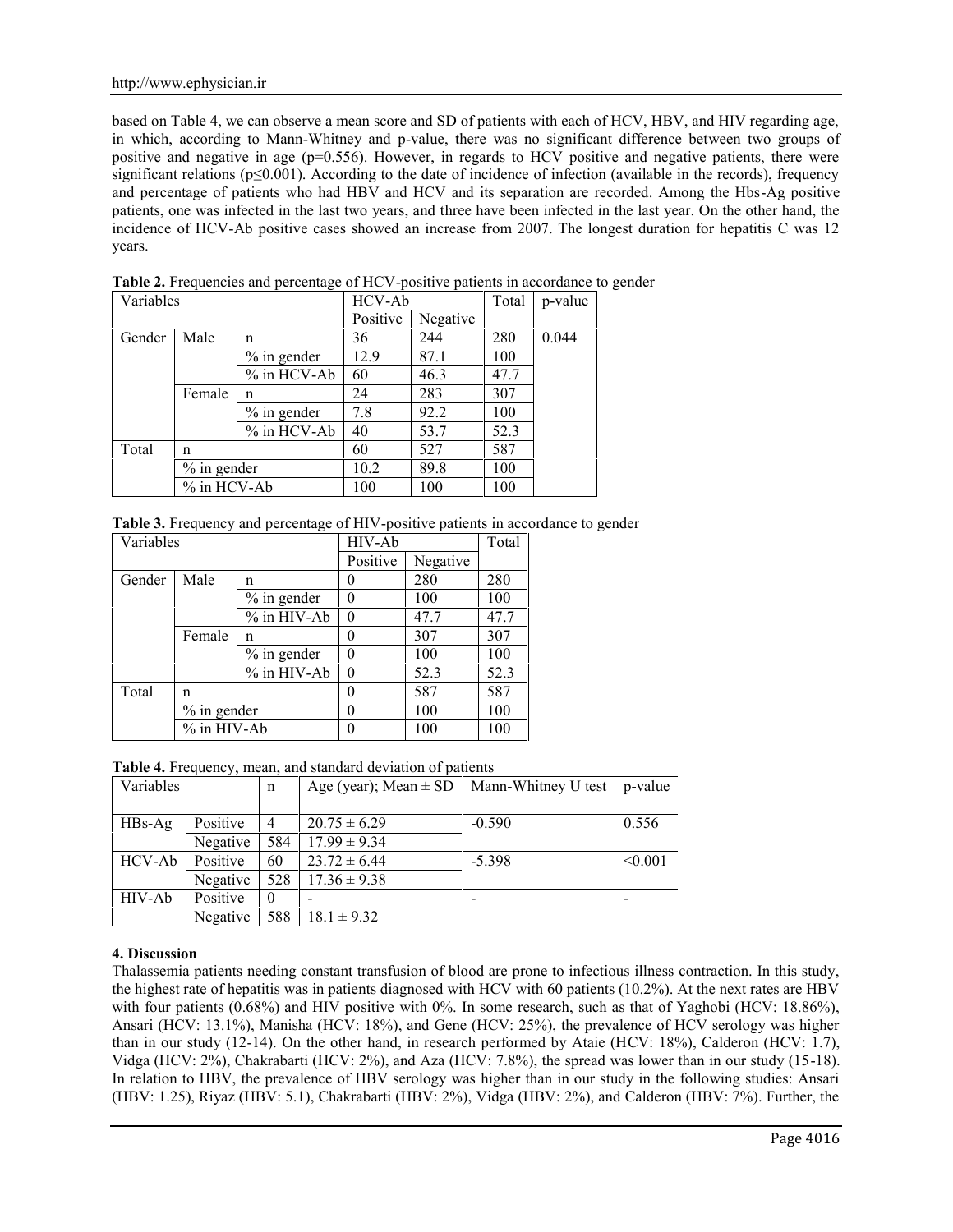following studies had lower serology than in our study: Ataie Aza (HBV: 0.5), Remsar (HBV: 0.2) (15, 21). Therefore, wide ranges of prevalence were observed in relation to HBV and HCV in different studies. Various factors determine the prevalence of infections in thalassemia patients, including the frequency of such disease in those population and screening methods (22). However, coincidental with our survey, the mentioned values were totally higher in HCV patients. The low rate of Hbs Ag was caused due to immunity made through vaccination. All the patients should have received a hepatitis B vaccination before contraction of disease starts (23). The incidence of HCV is high in thalassemia patients due to not receiving vaccination. On the other side, an HCV virus causes chronic illness of liver after years, which supports the results obtained from our study. An additional probable reason is the better management and sufficiency of screening methods used for HBV detection in transfusion centers compared with HCV (24). In addition, HIV prevalence of serology was zero in some studies such as Ansari and Riyaz; in some, such as Manisha (HIV: 1.5), Aza (HIV: 3.1), Vidga (HIV: 3%), Calderon (HIV: 1.7), and Remasar (HIV: 1.2%), the prevalence was higher (16-20). In general, the prevalence of HIV has been reduced due to screening of blood samples obtained from donors. In addition, similar to other infection disease, the prevalence of HIV in thalassemia patients in each population, depends on multiple factors, such as screening methods, the frequency of intravenous drug abusers, and other social factors affecting the total prevalence of HIV in those population (25, 26). None of the research participants were diagnosed with more than one disease simultaneously. In the case of spread, there was significant difference according to age and sex between two groups of hepatitis C patients. In fact, the mean age of patients who were hepatitis C positive was significantly more than in negative patients. This can be mainly due to the fact that older patients commonly experienced more blood transfusion sessions, which are an infection risk factor (27). In addition, the prevalence of HCV infection was higher in males, which may be due to the more developed immunity system of females. However, there was no significant difference according to age and sex between two groups of hepatitis B (28). In this study, we divided patients according to the duration of contraction. From among four patients of Hbs Ag, one was infected in the last two years, and three have been infected in the last year. The longest duration for hepatitis C was 12 years, which had undergone fluctuations during the years. It is noteworthy to say that, after 2007, the spread deteriorated. Several reasons can be mentioned for this, including laboratory errors such as personnel errors, kits that do not abide by standards, and ample errors done by an Iranian blood transfusion center, which needs further exploration (29). Moreover, regarding the fact that in the study serological methods have been used, and the methods are not precise, it is highly suggested that, for hepatitis C, we use more precise methods such as PCR (30). Some critique and issues in regards to this study, among other things, is the fact that patients visiting the center had various thalassemia syndromes whose need, age of incidence, date, and time of blood transfusion were different consequently due to incompleteness of records; thus, we were not able to use them.

# **5. Conclusions**

We can conclude that, in thalassemia patients, hepatitis C had the highest prevalence. According to screenings, it was much anticipated that the trend would be lowering; however, the findings indicate the contrary. Hence, it is suggested that more precise assays such as PCR be used.

### **Acknowledgments:**

The authors would like to thank the Student Research Committee of Hormozgan University of Medical Sciences for their help and support.

## **Conflict of Interest:**

There is no conflict of interest to be declared.

### **Authors' contributions:**

All authors contributed to this project and article equally. All authors read and approved the final manuscript.

### **References:**

- 1) Ansar MM, Kooloobandi A. Prevalence of hepatitis C virus infection in thalassemia and haemodialysis patients in north Iran - Rasht. J Viral Hepat. 2002; 9(5): 390-2. doi: 10.1046/j.1365-2893.2002.00368.x. PMID: 12225335.
- 2) Mirmomen S, Alavian SM, Hajarizadeh B, Kafaee J, Yektaparast B, Zahedi MJ, et al. Epidemiology of hepatitis B, hepatitis C, and human immunodeficiency virus infecions in patients with beta-thalassemia in Iran: a multicenter study. Arch Iran Med. 2006; 9(4): 319-23. PMID: 17061602.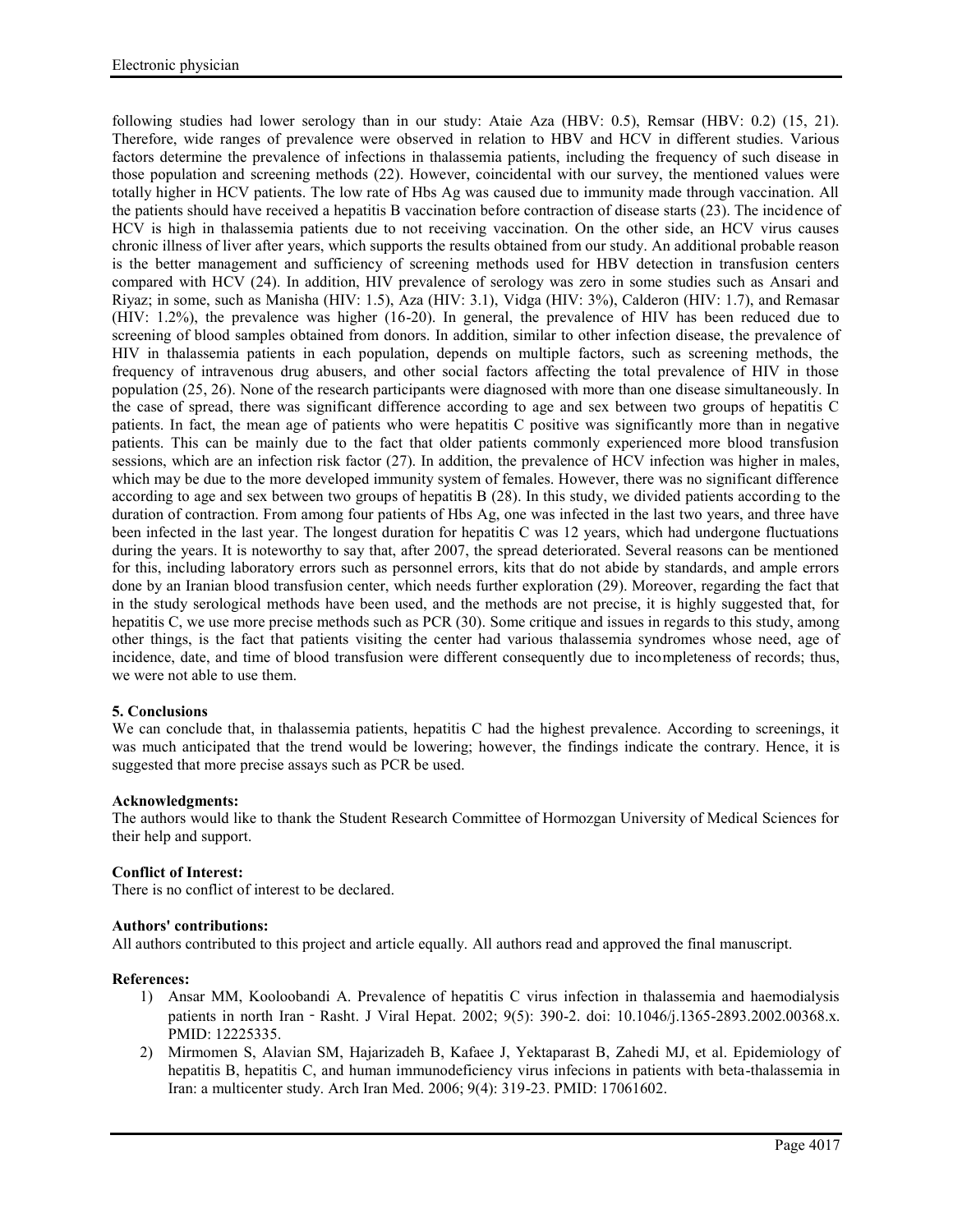- 3) Jamal R, Fadzillah G, Zulkifli SZ, Yasmin M. Seroprevalence of hepatitis B, hepatitis C, CMV and HIV in multiply transfused thalassemia patients: results from a thalassemia day care center in Malaysia. Southeast Asian J Trop Med Public Health. 1998; 29(4): 792-4. PMID: 10772566.
- 4) Borgna-Pignatti C, Rugolotto S, De Stefano P, Zhao H, Cappellini MD, Del Vecchio GC, et al. Survival and complications in patients with thalassemia major treated with transfusion and deferoxamine. Haematologica. 2004; 89(10): 1187-93. PMID: 15477202.
- 5) Yadollahi S, Hamadiyan H, Pour Ashouri F, Fallahi S, Parvizpanah A, Rasekhi S. Trends in the Lipid Profile, Mean Age and Fatality of Patients with Myocardial Infarction in the South of Iran from 2008 to 2014. Int J Med Res Health Sci. 2016; 5(6): 221-8. Available From: http://ijmrhs.com/trends-in-the-lipid profile-mean-age-and-fatality-of-patients-with-myocardial-infarction-in-the-south-of-iran-from-2008-to- 2014/.
- 6) Olivieri NF, Nathan DG, MacMillan JH, Wayne AS, Liu PP, McGee A, et al. Survival in medically treated patients with homozygous beta-thalassemia. N Engl J Med. 1994; 331(9): 574-8. doi: 10.1056/NEJM199409013310903. PMID: 8047081.
- 7) Pruett CR, Vermeulen M, Zacharias P, Ingram C, Tayou Tagny C, Bloch EM. The use of rapid diagnostic tests for transfusion infectious screening in Africa: a literature review. Transfus Med Rev. 2015; 29(1): 35- 44. doi: 10.1016/j.tmrv.2014.09.003. PMID: 25447555.
- 8) Singh H, Pradhan M, Singh RL, Phadke S, Naik SR, Aggarwal R, et al. High frequency of hepatitis B virus infection in patients with β - thalassemia receiving multiple transfusions. Vox Sang. 2003; 84(4): 292-9. doi: 10.1046/j.1423-0410.2003.00300.x. PMID: 12757503.
- 9) Inati A, Taher A, Ghorra S, Koussa S, Taha M, Aoun E, et al. Efficacy and tolerability of peginterferon alpha‐2a with or without ribavirin in thalassaemia major patients with chronic hepatitis C virus infection. Br J Haematol. 2005; 130(4): 644-6. doi: 10.1111/j.1365-2141.2005.05645.x. PMID: 16098081.
- 10) Ocak S, Kaya H, Cetin M, Gali E, Ozturk M. Seroprevalence of hepatitis B and hepatitis C in patients with thalassemia and sickle cell anemia in a long-term follow-up. Arch Med Res. 2006; 37(7): 895-8. doi: 10.1016/j.arcmed.2006.04.007. PMID: 16971232.
- 11) Hesam AA, Taghipour L, Rasekhi S, Fallahi S, Hesam Z. Investigating the Multiple Aspects of Mental Health in Infertile Women. Int J Ment Health Addict. 2016; 1-5. doi: 10.1007/s11469-016-9675-1.
- 12) Ansari H, Kamani H, Arbabi-Sarjo A. Prevalence of hepatitis C and related factors among beta-thalassemia major patients in Southern Iran in 2005-2006. J Med Sci. 2007; 7(6): 997-1002. Available From: http://198.170.104.138/jms/2007/997-1002.pdf. doi: 10.3923/jms.2007.997.1002.
- 13) Yaghobi R, Afkari R, Mohsenzadeh M, Jafari M, Khorrami H, Pirouzi A. A study on the serologic and molecular prevalence of hepatitis G virus (HGV) and hepatitis C virus (HCV) infections in patients with thalassemia in Larestan of Iran. Afr J Microbiol Res. 2012; 6(29): 5866-70. doi: 10.5897/AJMR11.1274.
- 14) Manisha S, Sanjeev K, Seema N, Dilip C, Rashmi D. A Cross-Sectional Study on Burden of Hepatitis C, Hepatitis B, HIV and Syphilis in Multi-Transfused Thalassemia Major Patients Reporting to a Government Hospital of Central India. Indian J Hematol Blood Transfus. 2015; 31(3): 367-73. doi: 10.1007/s12288- 014-0462-5. PMID: 26085723, PMCID: PMC4465515.
- 15) Ataei B, Hashemipour M, Kassaian N, Hassannejad R, Nokhodian Z, Adibi P. Prevalence of anti HCV infection in patients with Beta-thalassemia in isfahan-iran. Int J Prev Med. 2012; 3(Suppl 1): S118-23. PMID: 22826753, PMCID: PMC3399295.
- 16) Calderón GM, González-Velázquez F, González-Bonilla CR, Novelo-Garza B, Terrazas JJ, Martínez- Rodríguez ML, et al. Prevalence and risk factors of hepatitis C virus, hepatitis B virus, and human immunodeficiency virus in multiply transfused recipients in Mexico. Transfusion. 2009; 49(10): 2200-7. doi: 10.1111/j.1537-2995.2009.02248.x. PMID: 19538543.
- 17) Vidja PJ, Vachhani JH, Sheikh SS, Santwani PM. Blood transfusion transmitted infections in multiple blood transfused patients of Beta thalassaemia. Indian J Hematol Blood Transfus. 2011; 27(2): 65-9. doi: 10.1007/s12288-011-0057-3. PMID: 22654294, PMCID: PMC3136674.
- 18) Chakrabarty P, Rudra S, Hossain MA. Prevalence of HBV and HCV among the multi-transfused beta thalassemic major patients in a day care centre of blood transfusion department of Mymensingh Medical College Hospital. Mymensingh Med J. 2014; 23(2): 235-41. PMID: 24858148.
- 19) Ansari SH, Shamsi TS, Khan MT, Perveen K, Farzana T, Erum S, et al. Seropositivity of Hepatitis C, Hepatitis B and HIV in Chronically Transfused ββ-Thalassaemia Major Patients. J Coll Physicians Surg Pak. 2012; 22(9): 610-1. doi: 09.2012/JCPSP.610611. PMID: 22980623.